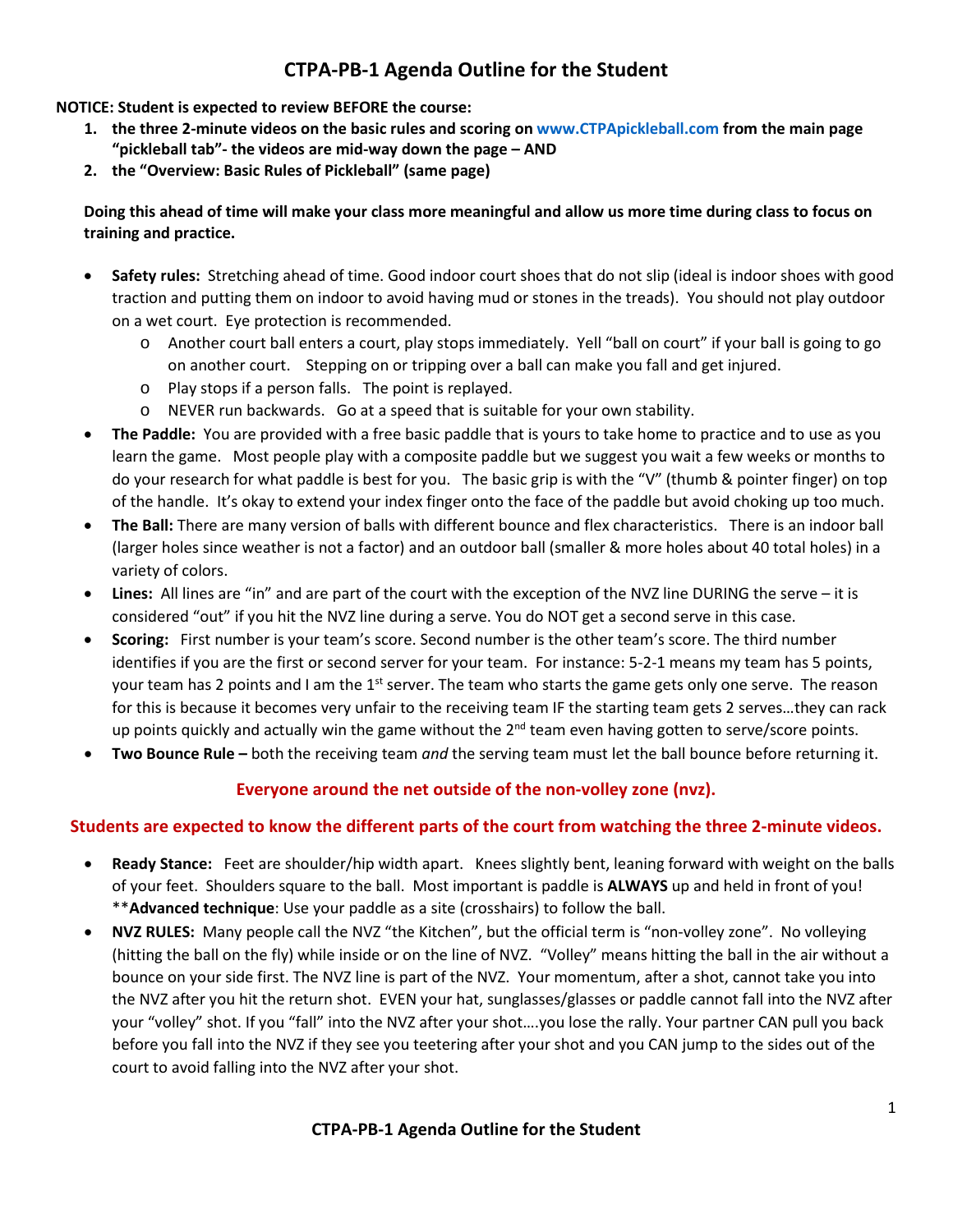- **Prime Position at NVZ:** The prime position for good players is toes 2 inches from NVZ line. Playing a "dink" shot over the net forces your opponent to hit an "underhand" shot, but all that will be discussed and practiced in the CTPA PB-2 course.
- **Ground Strokes:** Right Handed Players: **Forehand**
- 1. Get in position to (ideally) get the ball waist high and about an arms-length away.
- 2. Ready your paddle with your right hand back into position to stroke the ball.
- 3. Step toward the ball with your left foot and make contact with the ball.
- 4. Keep your left hand out in front of your body with your palm facing the ground at the same height as your paddle. This will help keep you balanced.
- 5. Watch the ball make contact on you paddle until you hear the contact. This will help you watch the ball more consistently.
- 6. Keep a firm wrist and pretend you are hitting four balls lined up in a row during your follow through. Follow through in the direction of your target.
- 7. When hitting a low forehand shot bend your knees with your right knee as close to the ground as possible, then stay down all the way through the shot.
- 8. Quickly return to your ready position for the next shot.
- **Ground Strokes:** Right handed players: **Backhand**
- 1. Run to a spot where the ball will be waist high or as close to waist high as possible in your ready position.
- 2. Set your feet in a closed stance position (side by side) pointing your right shoulder and looking over your right shoulder toward your target then step with your front foot toward your target.
- 3. Bend your knees on low balls and keep your head and body down all through the shot and follow thru.
- 4. Point the butt end of your handle like a gun at the ball.
- 5. Paddle face should be perpendicular to ground.
- 6. Paddle head should start below the flight of the ball (low to high).
- 7. Contact point should be out in front of the spot you plant your front foot.
- 8. Keep a firm wrist at contact and you will be more consistent and watch the ball hit your paddle.
- 9. Make a long follow through in the direction of your target. Pretending you are hitting four balls in a row will help.
- 10. Quickly return to your ready position for the next shot.
- **Serving** *The person on the right ALWAYS serves first. It's the server's responsibility to make sure your partner is also behind the service line! When the serve is returned you have to allow it to bounce once before you can return it. If you win the rally you will then serve from the left hand side. When you lose the rally, it will be your partner's turn to serve. You can only get points when you are serving.*

1. Stand behind the service line and use a bowling motion. *(The paddle must be below your wrist and below your waist line to be a legal serve. No side arm serves. Think bowling)*

2. Point your paddle toward the ground with bent knees.

3. Toss the ball in front of your body in the direction of target. Your target should be the very center of the serving box. This will give you a lot of leeway for error.

4. Step toward the target with your front shoulder pointing at your target.

5. Swing in an upward motion with the paddle below the wrist and watch the ball contact your paddle below the waist. Keep your eye on the ball until you hear it make contact.

6. Follow through in the direction of your target.

7. The goal is to first get the serve in. Ideally hit the ball as deep toward the opponent's baseline as possible.

### **CTPA-PB-1 Agenda Outline for the Student**